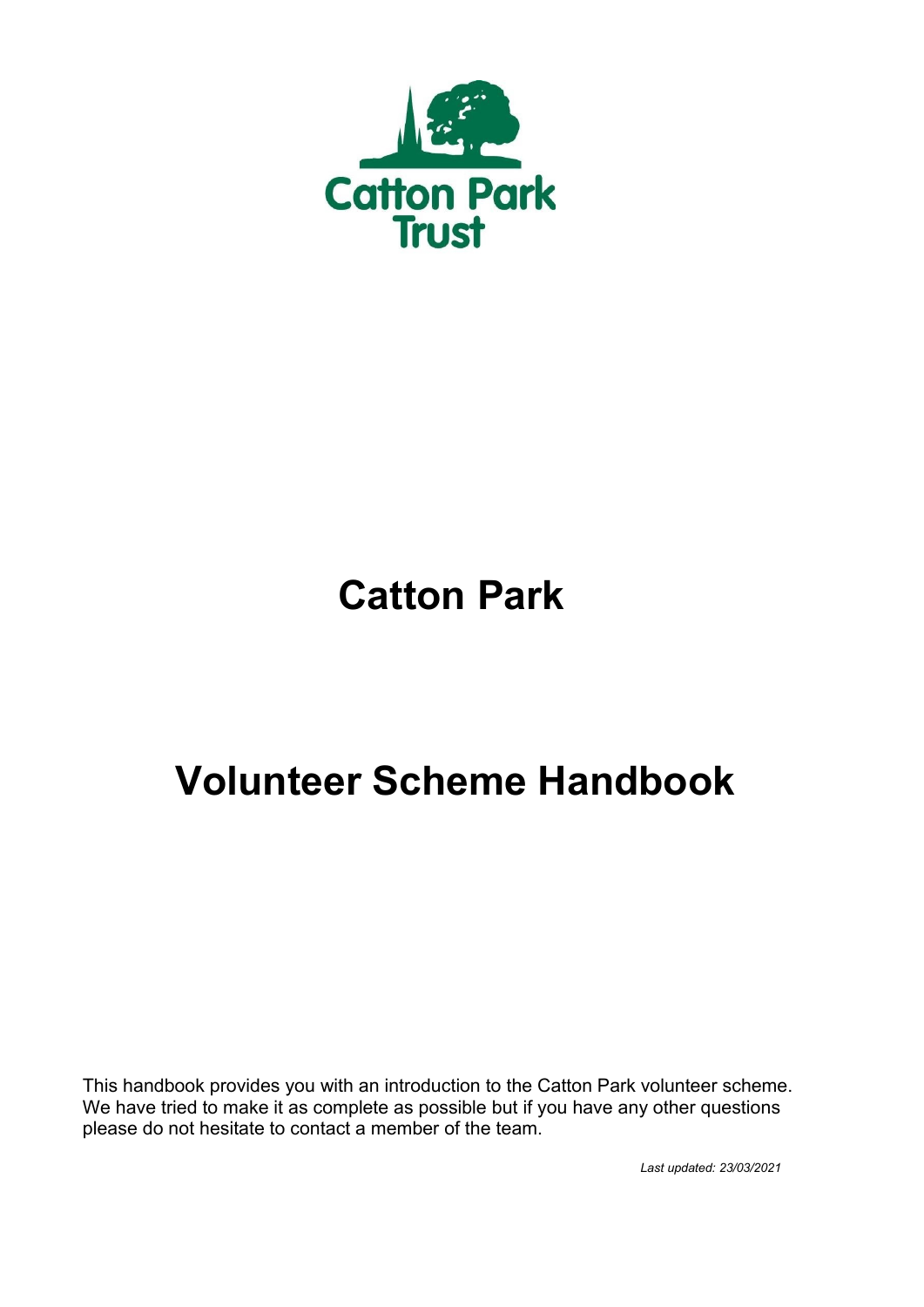# **Contents**

<span id="page-1-0"></span>

| Introduction                                 | 3  |
|----------------------------------------------|----|
| Health & Safety                              | 4  |
| <b>Lyme Disease</b>                          | 7  |
| Leptospirosis                                | 7  |
| Toxocariasis                                 | 8  |
| <b>Practical Tasks</b>                       | 9  |
| <b>Public Liability Cover for Volunteers</b> | 9  |
| Feedback                                     | 9  |
| <b>Volunteer Days</b>                        | 9  |
| <b>Registration Form</b>                     | 10 |
|                                              |    |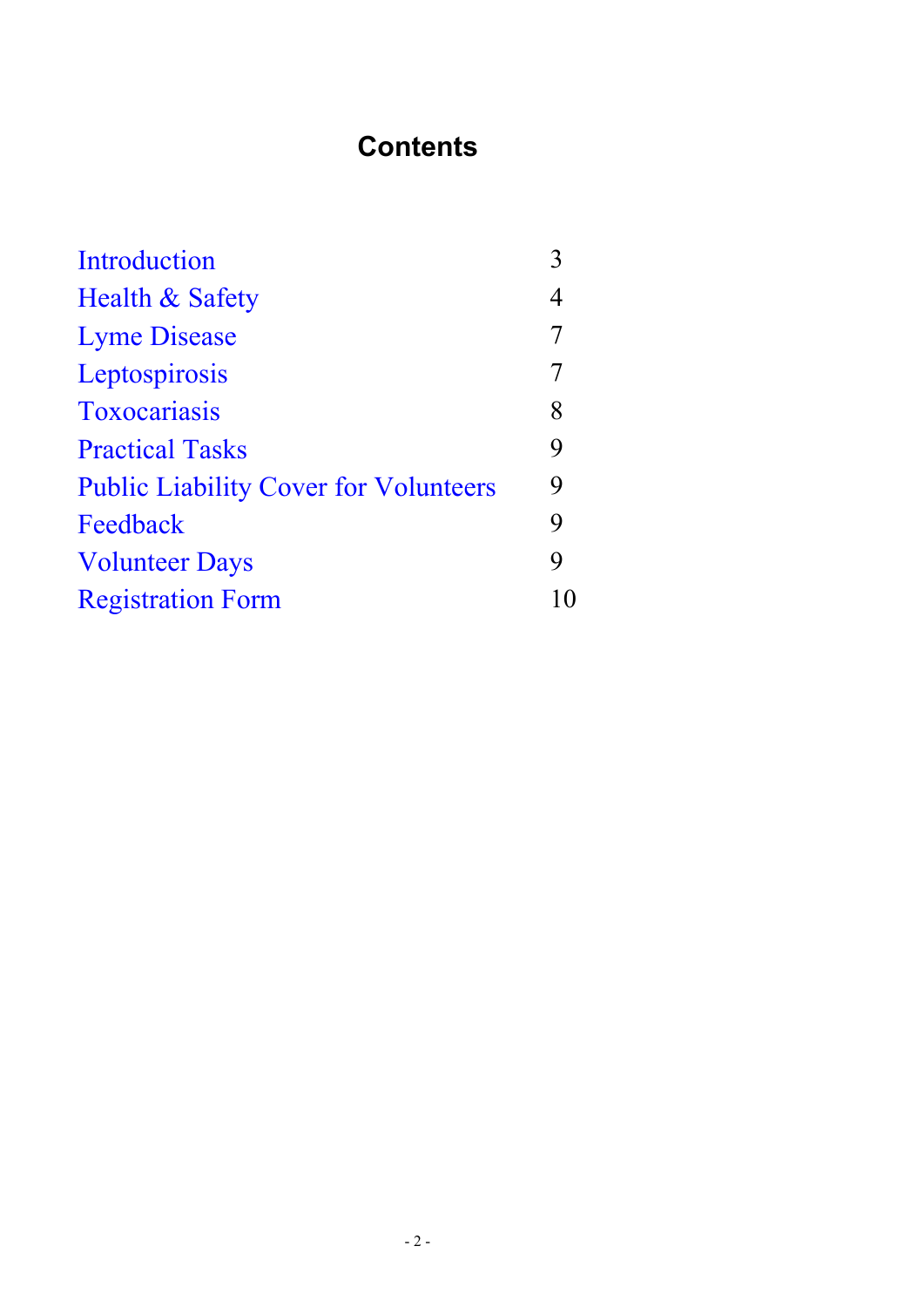## **Introduction**

#### **Who we are**

Catton Park is an historic landscape on the northern outskirts of Norwich. The 70acre park is open for all to enjoy. It comprises an open wildflower meadow fringed on three sides by mixed woodland. This park has special significance, as it was the first commission of the acclaimed landscape architect Humphry Repton. There are footpaths through the woods and across the park, most are easily accessible by wheelchairs and pushchairs. Buxton Lodge is a purpose-built timber-clad building located within the dog free picnic area in the park. The building provides a spacious meeting area with an interactive whiteboard and hearing loop.

#### **Why we have set up the volunteer programme**

The scheme has been established to involve and engage local people in the maintenance and development of the Park.

#### **As a volunteer you can expect:**

- Training
- The support of Catton Park staff.
- To be safe and secure whilst volunteering.
- To be provided with insurance cover for any task you might undertake on behalf of Catton Park.
- To meet people and have an enjoyable experience.

#### **A volunteer is expected to:**

- Act responsibly and safely as an ambassador for Catton Park.
- Respect the confidentiality of information as appropriate.

#### **Training, induction and support**

You will be given relevant on-the-job training and guidance from a member of staff or an experienced volunteer. If you believe you have not received adequate training to enable you to undertake a task safely and efficiently, it is your responsibility to say so. Catton Park will then address your concerns.



**Map of Catton Park**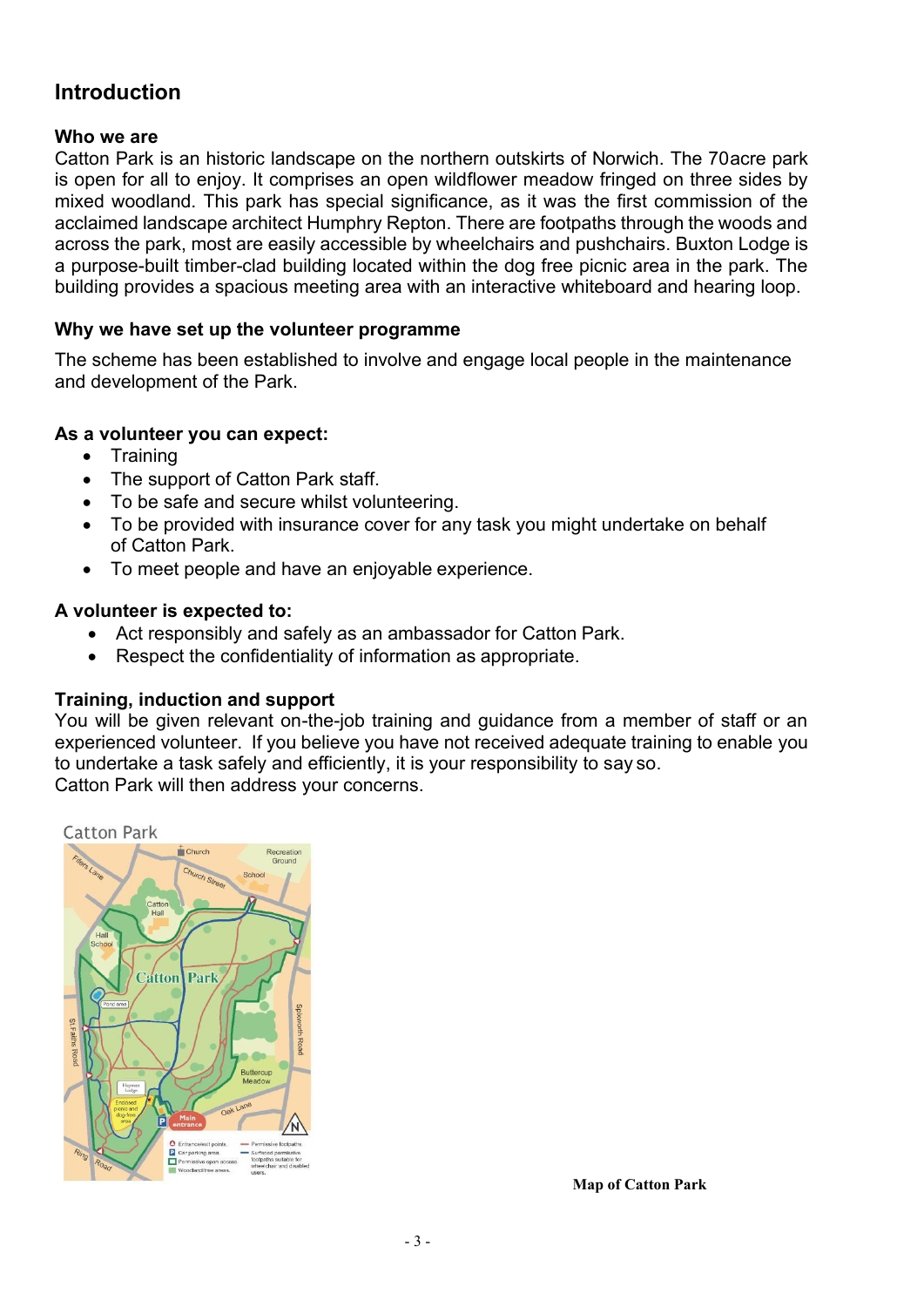# **Health and Safety**

Every year more than two hundred people lose their lives and hundreds of thousands of people are seriously injured in workplaces across Great Britain. The moral, reputational and economic reasons for good health and safety practice in the workplace are clear. Millions of working days are lost in the UK every year due to occupational ill health and injury, imposing an annual cost to society of £30bn. But the need to manage health and safety appropriately goes much deeper than just being a cost saving exercise. As members of society we all have a moral obligation to 'do what's right' and no-one would want to feel responsible for someone having an accident as a result of your actions or inactions.

Catton Park has an excellent safety record and incidents that do occur due to our work activities are very low. To achieve this we have adopted a robust health and safety management system.

The Park staff will carry out a written risk assessment for all practical activities undertaken in the Park. These are available upon request.

However, all volunteers have individual responsibility to take reasonable care for the health and safety of themselves and for those other persons who may be affected by their acts or omissions. In particular, volunteers must:

- Comply with the Catton Park Health and Safety Policy and procedures at all times;
- Co-operate with Park staff in complying with relevant health and safety safe systems of work and procedures;
- Use all work equipment and substances in accordance with the instruction and training received;
- Wear, use, store, maintain and replace personal protective equipment as appropriate. This will be provided by the Trust.
- Not intentionally misuse anything provided in the interests of health, safety and welfare;
- Report all accidents (personal injury and vehicle), ill-health, incidents of violence and aggression, near misses, hazardous situations, general health and safety concerns, defective equipment as an issue on the report form.
- Attend training as offered by Park staff.

The following highlights the issues for consideration in self-assessing potential hazards and appropriate control measures for lone monitoring.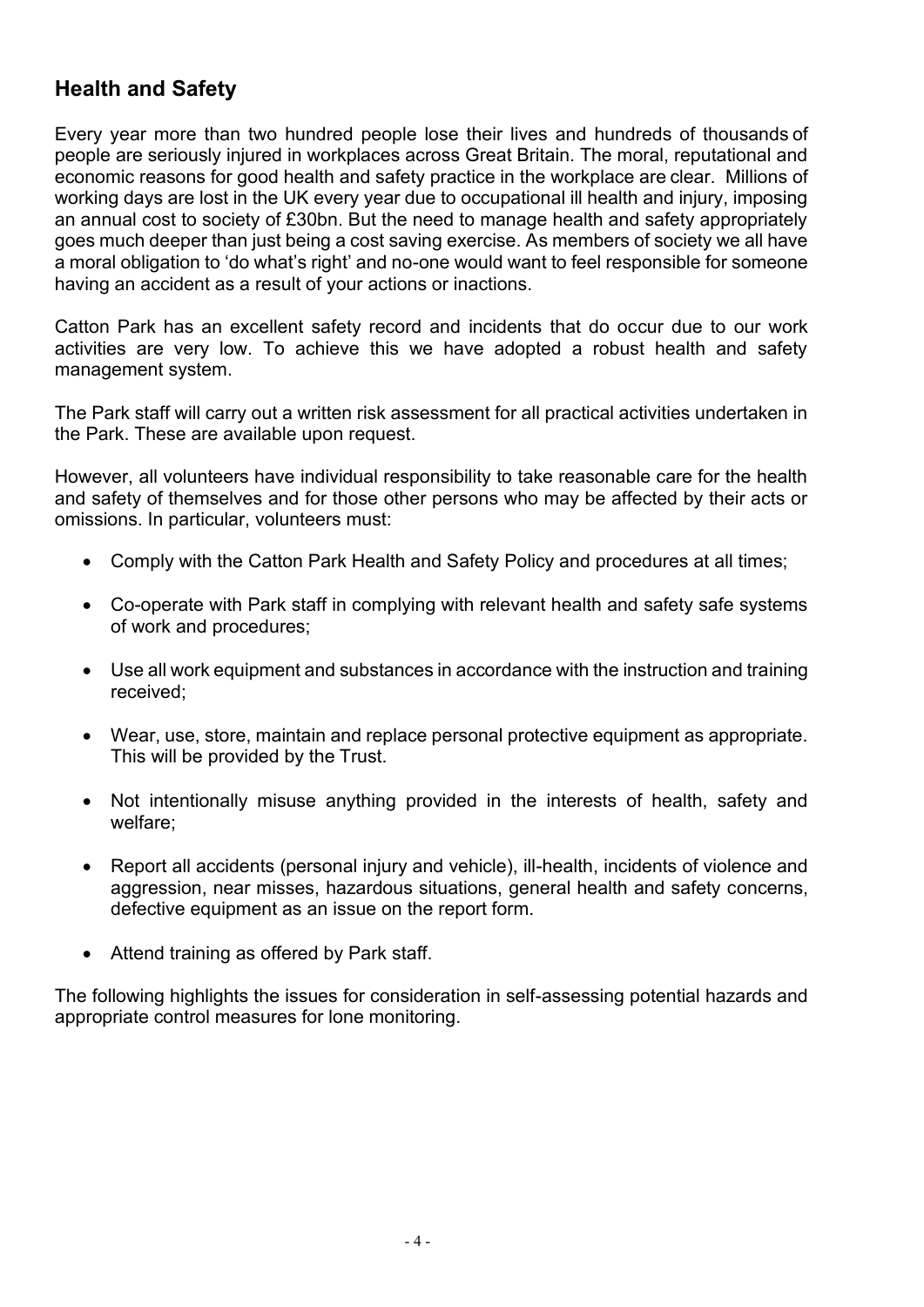#### **1) The Park**

Remember that the Park consists of terrain which is varied and may well change between visits eg rabbit holes may appear and brambles will grow.

In general be aware of:

- Slopes, particularly in or following wet weather
- Uneven ground
- Woods or large hedges can produce branches at eye poking level
- Brambles, both at eye level and tripping height
- Countryside Furniture loose, slippery
- Roots and stumps
- Dog mess
- Ponds

#### **2) Tools**

For planned tasks there will be full instruction before work begins. If taking your own tools you need to consider:

- Storage in the car
- Safety of carrying tools to work sites
- Safety of using the tool whilst on you own

#### **3) Personal safety**

Volunteers are sometimes alone and in remote areas which can place them in a potentially vulnerable position. It can be advisable for volunteers to leave the following details with someone who could raise the alarm if you do not return or call in on time:

- a) The part of the Park where you will be working
- b) Your expected time of return
- On your return you should inform your contact immediately.
- Where possible carry a mobile phone.

#### **4) Protective Clothing**

Bring sun protection, waterproofs, or wellies, whichever is relevant. Tree stumps and roots can be quite unforgiving to toes in open sandals.

The Park will provide any other PPE such as gloves etc which your voluntary role requires. If doing any sort of practical work - *be careful!* Be aware of your limitations

#### **YOU ONLY HAVE ONE BACK**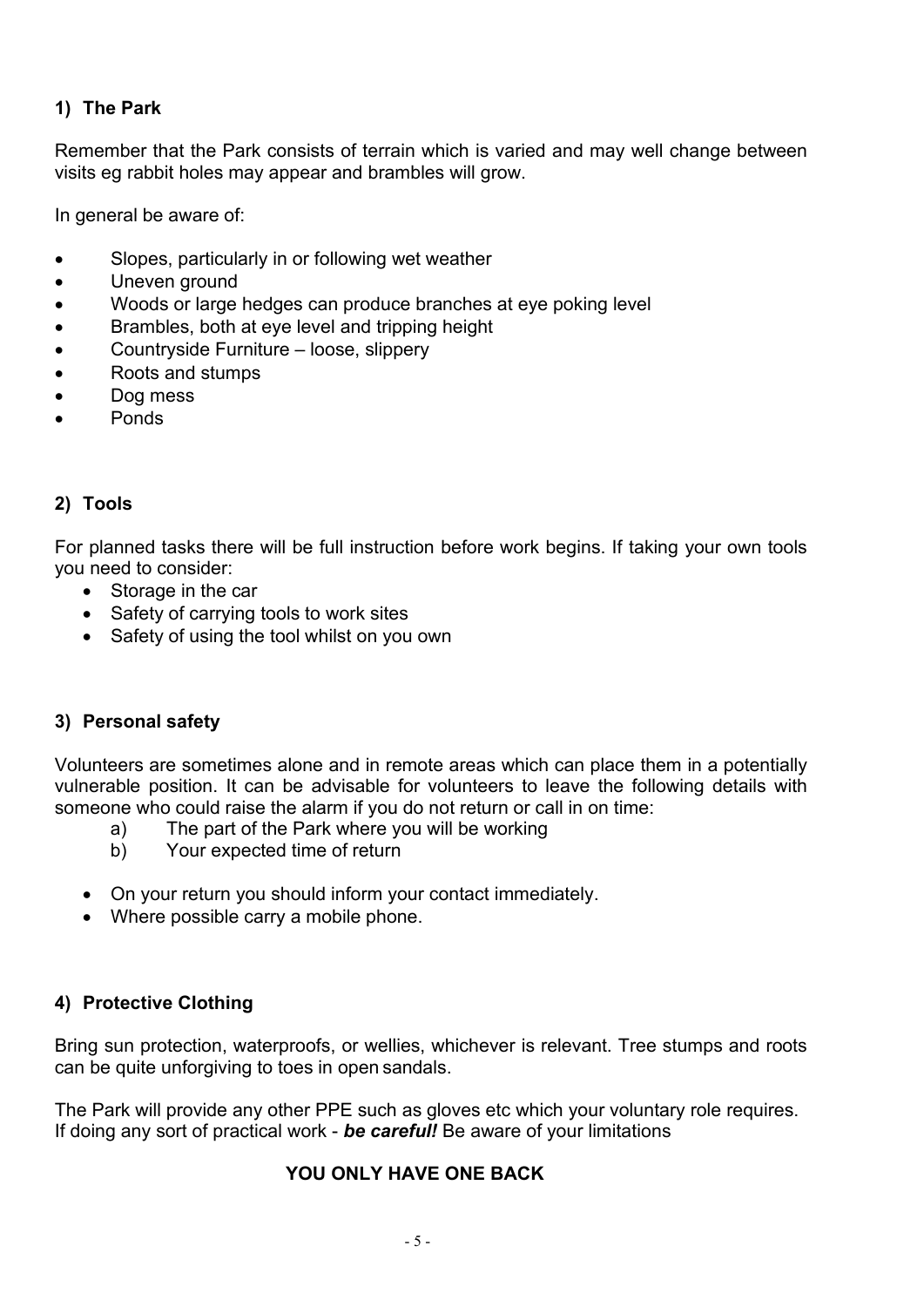#### **5) Other Potential Hazards**

- Dog Bites
- Tetanus Norfolk is a high-risk area so ensure that you are up to date with jabs.
- Blackthorn infection take care when removing thorns should you get one stuck in your skin. A wound where some of the thorn remains embedded in the flesh is liable to become infected and a visit to the doctor should be sought.
- Lyme Disease (see page 7)
- Leptospirosis (see page 7)
- Toxocariasis (see page 8)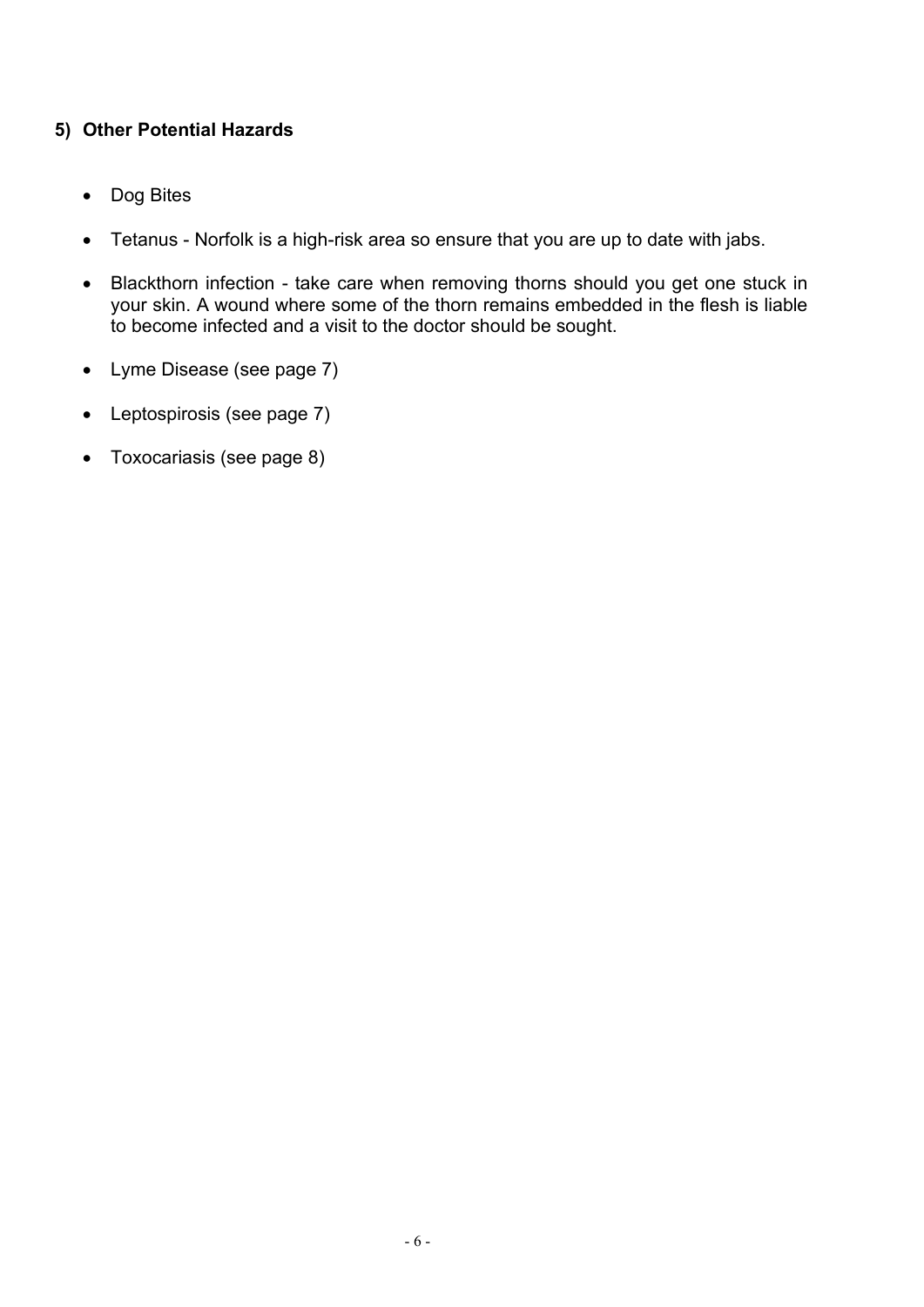#### **Lyme disease**

Lyme disease is a flu-like illness caused by the bite of a tick infected with bacteria. If untreated it can, in severe cases, lead to arthritis and neck stiffness. Only one in every five thousand bites is likely to lead to illness so the risk of getting the disease is quite small.

Since surveillance began in the UK in 1986 there have been 5176 reported cases although it is believed that there is a considerable degree of under-reporting.

#### **Ticks**

Ticks spend most of their time in moist places close to the ground. When the 'host' animal (usually deer) is not available the tick will seek an alternative supply of blood; they climb up grasses, bracken and scrub and wait for a warmblooded animal to brush past.

#### **Prevention**

The best defense is to keep your skin covered – especially your legs. Check your skin and clothing frequently. Carefully remove any ticks and place a small dressing over the bite. The sooner the ticks are removed the less likely you will be infected.

#### **Leptospirosis**

Leptospirosis is very rare but it can be fatal. It is a bacterial infection carried in rat and cattle urine which can contaminate water. The chance of being infected – although small – is greater in slow moving or stagnant water and in sewers.

The bacteria can enter the body through breaks in the skin or the mucus membranes of the mouth and eyes. Entrance through the intact skin is unlikely although prolonged exposure of the skin to contaminated water may provide an opportunity for infection.

The early stages of the disease are temperature, an influenza like illness, chills, malaise and joint and muscle pain.

Treatment of the disease is very effective in the first three days. It is therefore important that anyone who has recently worked in areas which could be contaminated by rat or cattle urine visit their doctor if they suffer from any of the above symptoms.

#### How to remove a tick

If you pull at the tick's body you are likely to crush it and leave the head buried in your skin. This can cause an abscess at the site of the bite.

To make the tick loosen its grip you should apply a drop of methylated sprit, alcohol, neat TCP or nail polish remover to its body and wait for a few moments before easing it out of the skin with tweezers.

#### What to do following a tick bite

Most tick bites will require no further attention. The first signs to look for are a RED SKIN RASH which starts at the site of the tick bite and spreads outward in a ring shape. Typically it is around 15cm (6 inches) across, but it can be much larger or smaller than this

This may be followed by; headaches, fever/chills, stiff neck, pain the joints, difficulty remembering and concentrating.

If you experience any of these symptoms or you are worried about possible infection contact your GP. Lyme disease can be treated with antibiotics. The earlier the disease is diagnosed the easier it is to treat.

#### Precautions against risk of Leptospirosis

1. Always use the protective clothing/equipment recommended

\_\_\_\_\_\_\_\_\_\_\_\_\_\_\_\_\_\_\_\_\_\_\_\_\_\_\_\_\_\_\_\_\_\_\_\_\_\_\_

2. Always thoroughly clean your hands before eating or drinking whether or not your hands will be coming into contact with food.

3. Take immediate action to clean thoroughly any cut, scratch or abrasion of the skin as soon as possible, whether the injury was caused at work or not. Cover the wound with a waterproof adhesive plaster. Keep it covered until it is quite healed.

4. If you feel ill after working in an area which may be contaminated with rat or cattle urine, regardless of whether you have any cuts and scratches and have any of the symptoms mentioned opposite visit your doctor as soon as possible and show this card.

5. Every injury sustained at work, however small, must be reported and entered on the report form.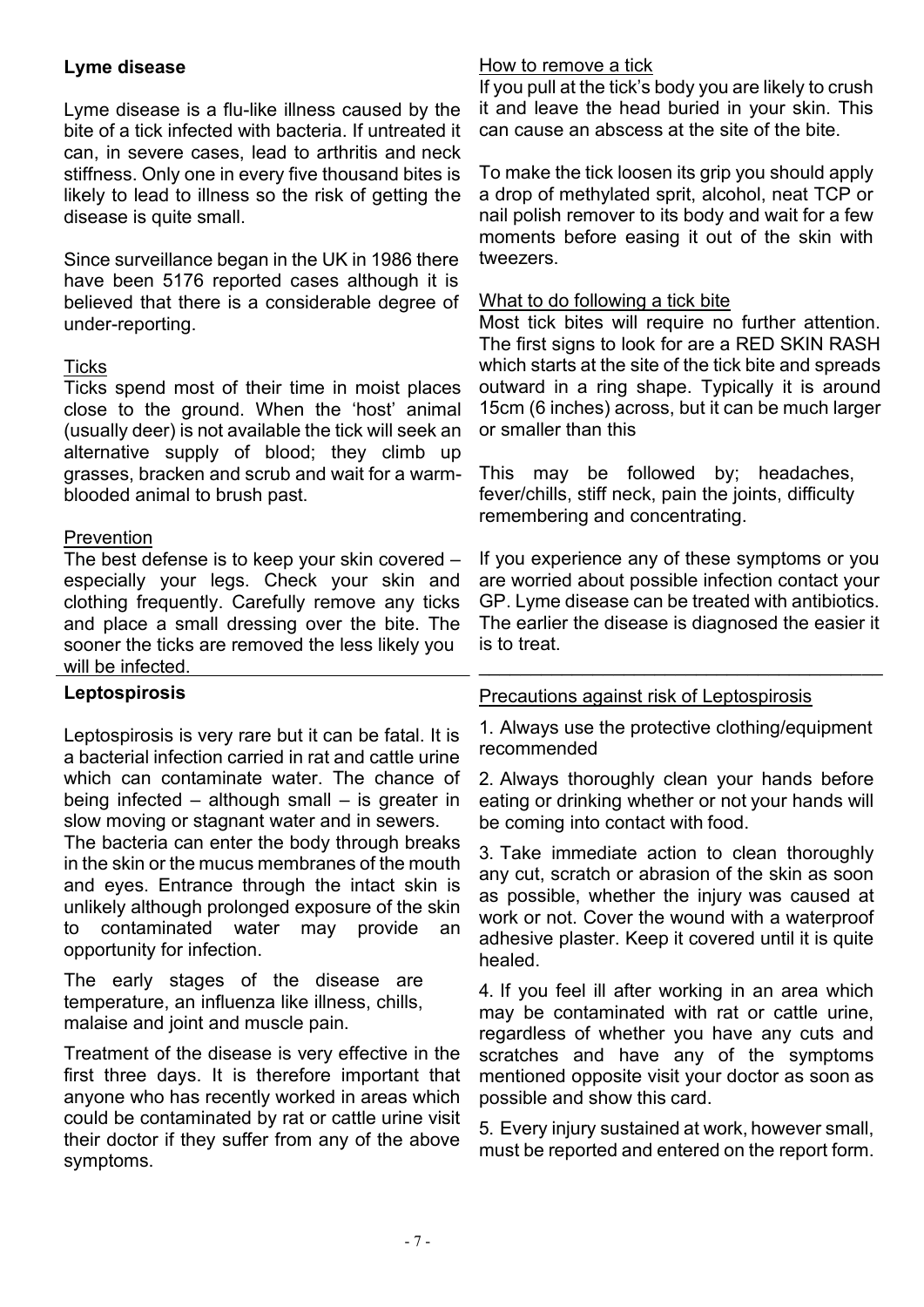#### **Toxocariasis**

Toxocariasis is a rare infection caused by roundworm parasites. It is spread from animals to humans through contact with infected faeces.

Roundworm parasites are most commonly found in cats, dogs and foxes, and usually affect young children.

This is because children are more likely to come into contact with contaminated soil when they play and put their hands in their mouths. However, cases have been reported in people of all ages.

For most people, an infection with these roundworm larvae causes no symptoms and the parasites die within a few months.

However, some people experience mild symptoms, such as a [cough,](http://www.nhs.uk/conditions/cough/pages/introduction.aspx) a high temperature (fever) of 38C (100.4F) or above, [headaches o](http://www.nhs.uk/conditions/headache/Pages/Introduction.aspx)r [stomach pain.](http://www.nhs.uk/conditions/stomach-ache-abdominal-pain/Pages/Introduction.aspx) See your GP as soon as possible if you think you or your child have symptoms that may be caused by toxocariasis.

The best way to reduce the chances of developing toxocariasis is to practise good hygiene.

For example, washing hands with soap and warm water after handling animals or coming into contact with sand or soil.

Gloves should also be worn when working with the grounds of the Park.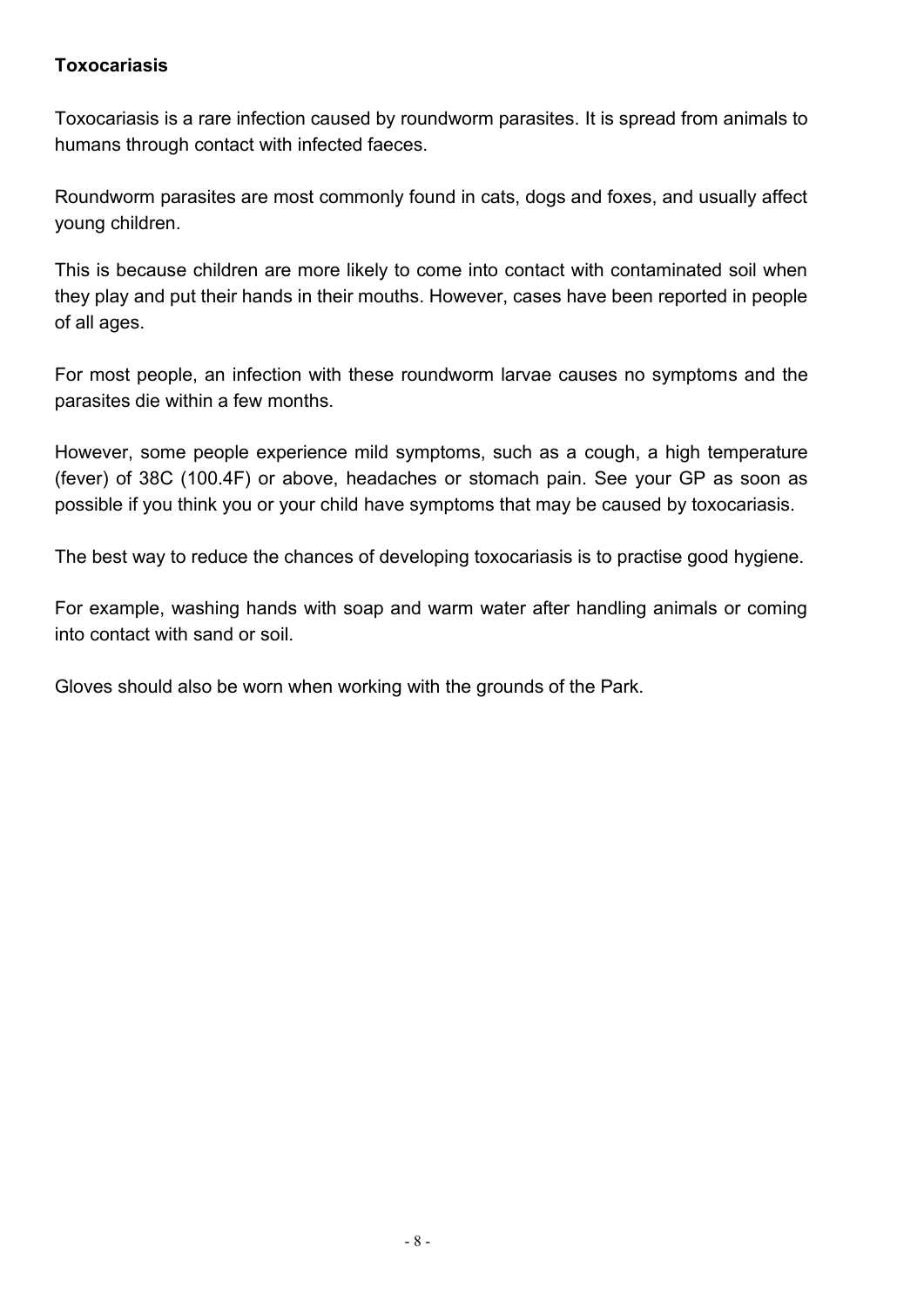# **Practical Tasks**

From time to time there will be opportunities for volunteers to get involved in group practical maintenance activities. Specific details of these will be highlighted in the Volunteer briefings.

These activities will be supervised by the Park Warden who will advise volunteers of any specific health and safety considerations. Volunteers will be required to provide appropriate footwear and clothing together with a packed lunch for an enjoyable and satisfying day out.

### **Public Liability Cover for Volunteers**

As a volunteer, you will have Public Liability Cover but not Personal Cover. Public Liability cover will be provided by the Catton Park Trust. Further details are available on request.

### **Feedback**

Feedback is a vital part of our volunteer scheme. We want to find out what is good about being a Catton Park volunteer and also where we could make improvements. Please give the Park Warden any comments you may have about volunteering with us. Your confidentiality will always be respected.

If you have any concerns, especially about something which may be illegal or contrary to the aims or policies of Catton Park, it is vital that you let us know.

#### **Volunteer days – a reward for your effort and support**

From time to time, we will organise events as a way of saying 'thank you' for your help and involvement with our work. These days will also provide the opportunity for you to meet other volunteers.